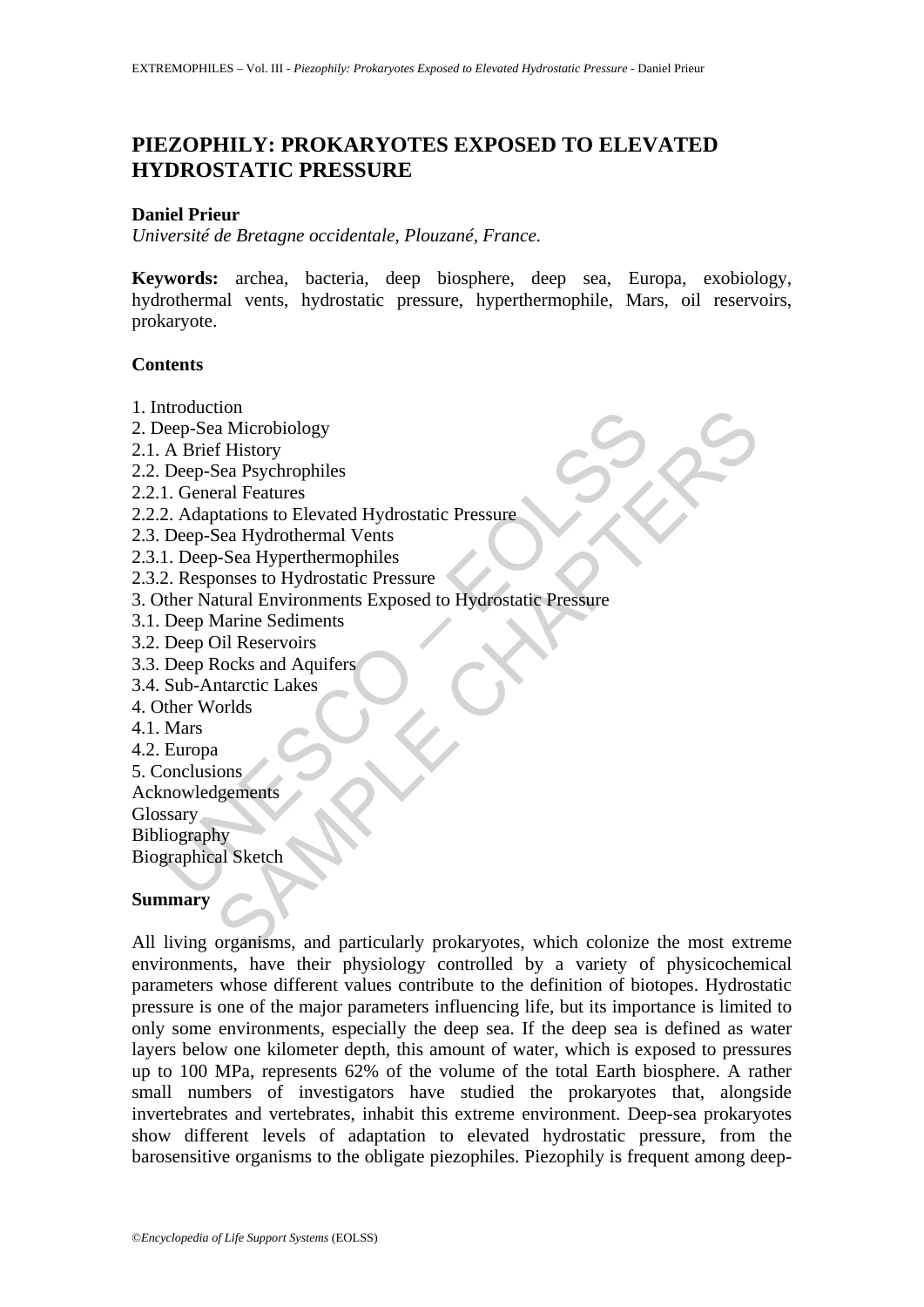sea psychrophilic prokaryotes and thermophiles belonging to the Bacteria or Archea domains. Recent microbiological investigations of other extreme environments exposed to elevated hydrostatic pressure also revealed living prokaryotic communities in deep sediments, aquifers, porous rocks, or oil reservoirs. All these data indicate that Earth's biosphere is larger than was previously thought, but all these new biotopes are exposed to high pressure. This novel concept of a deep biosphere is important to our knowledge of our planet, but also has major applications to the search for life (fossil or actual) on other planets and bodies, such as Mars and Europa.

## **1. Introduction**

ries of major physicochemical parameters, including temperature,<br>light radiation, and redox potential. Each biotope may be c<br>bination of particular values of all these different parameters<br>romments may be influenced by ot major physicochemical parameters, including temperature, salt concentrated<br>and major physicochemical parameters, including temperature, salt concentrated<br>and in on derducar values of all these different parameters. Howeve In addition to availability of energy and carbon sources and electron acceptors, the physiology of prokaryotes, and consequently their distribution on Earth, is dependent on a series of major physicochemical parameters, including temperature, salt concentration, pH, light radiation, and redox potential. Each biotope may be characterized by a combination of particular values of all these different parameters. However, some environments may be influenced by other specific parameters, such as hydrostatic pressure. Hydrostatic pressure can be defined as the weight of liquid above a given surface. This parameter is generally expressed in kilograms per centimeter squared, atmospheres (atm), bars, or MPa (megaPascals). Roughly, 1 kg  $\text{cm}^{-2} = 1$  atm and 1 bar  $= .1$  MPa. Hydrostatic pressure increases by .1 MPa for every 10 m of water; at a depth of 2000 m, hydrostatic pressure is 200 bars or 20 MPa. This last parameter is important for many environments as will be seen later, but was mostly studied in the case of the deep sea. The deep sea corresponds to the water layers and bottom sediments of the oceans that are located below a depth of 1000 m. Earth, the blue planet, has 70% of its surface area covered by oceans, and 88% of this surface corresponds to the deep sea. The deepest trenches have a depth of more than 10 km (10 790 m in the Mariana Trench), and the average ocean depth is about 3800 m. It has been calculated that this huge amount of water corresponds to 75% of the total oceanic volume and 62% of the Earth biosphere. In terms of volume, the deep sea represents the largest environment on Earth. In other terms, 62% of the biosphere (by volume) is exposed to hydrostatic pressure above 10 MPa. Exploration of the deep sea was made difficult essentially by hydrostatic pressure, which prevents animals (including human beings) with an atmospheric respiration from permanently thriving in this environment. However, several diving birds and marine mammals can dive for a rather long time down to several hundred meters depth (it is known that the sperm whale *Physeter catodon* can reach at least one kilometer). But, although several sophisticated technical devices were designed, human beings (obviously only well trained and equipped divers) have not been able to reach depths below a few hundred meters, and that only for a limited amount of time. Only the protection of the steel or titanium hulls of the deep-sea manned submersibles allowed engineers and scientists in the second half of the twentieth century to watch the ocean floors at depths of several kilometers. Actual life on Earth is driven by energy from the sun, and consequently photosynthetic organisms (i.e., plants and algae) that are able to fix carbon dioxide into organic carbon are then used as food by the primary consumers. In aquatic environments, light cannot penetrate beyond a few hundred meters depth, so obviously photosynthesis and photosynthetic organisms cannot occur in the deep sea. This does not necessarily rule out the existence of animals, but, for a long time, it was believed that the deep sea was not inhabited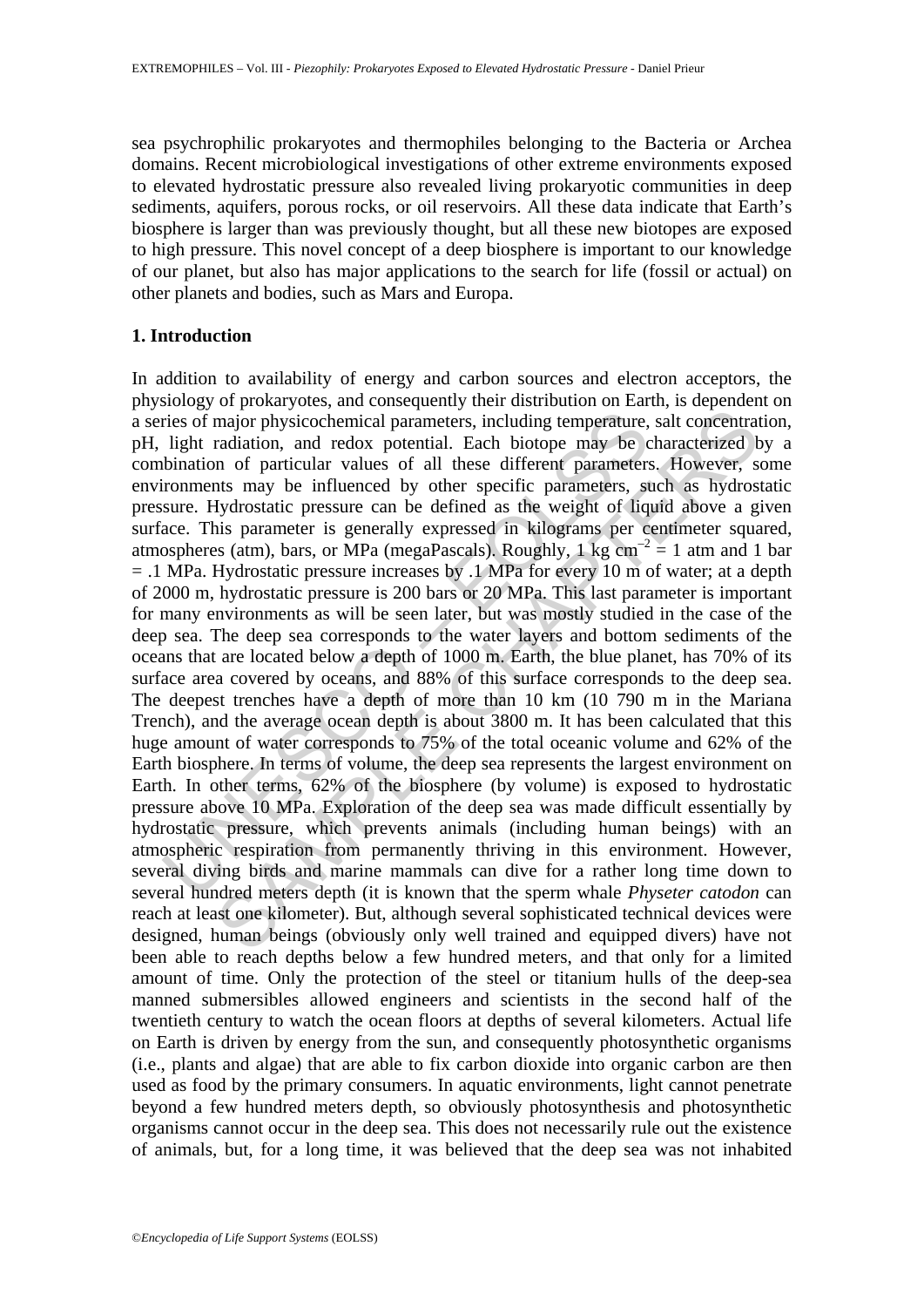permanently by animals, either in the water column or in sediments under deep water. Until the second half of the nineteenth century, the existence of animals living at a depth of more than 500 m was not definitely proven. The first certain answers came from the observation of electric or telephone cables that came up colonized with benthic deep-sea invertebrates after being immersed in the deep sea for a long period. After these pioneer observations, many oceanographic expeditions were organized to describe the composition, physiology, and functioning of deep-sea communities. Before 1977, the deep sea was considered a poor oligotrophic environment with low density animal communities, living slowly in coldness and darkness under elevated hydrostatic pressure. But in 1977, a major discovery was made with the first observation of deepsea hydrothermal vents and their fascinating associated animal communities, occurring at a depth of 2000 m in the Galapagos Islands area. Two years later, the "black smokers," which emit hydrothermal fluids at temperatures of about 350 °C (fluids remain liquid at these elevated temperatures because of hydrostatic pressure), were discovered and induced a novel research effort on extremophilic prokaryotes.

## **2. Deep-Sea Microbiology**

## **2.1. A Brief History**

ain liquid at these elevated temperatures because of hydrostat<br>overed and induced a novel research effort on extremophilic prok-<br>**leep-Sea Microbiology**<br>**A Brief History**<br>**A Brief History**<br>**A Brief History**<br>**A Brief Histo** in the set of the set of the set of the set of the set of the set of the pressure. The presence of the presence of the set of the set of the set of the set of the set of the set of the set of the set of the set of the set Deep-sea microbiology initially started in the late nineteenth century with the report of the French microbiologist Certes demonstrating the presence of bacteria in samples collected in 1882–1884 by the oceanographic expeditions of the "Travailleur" and the "Talisman." However, with the exception of Fisher's work published in 1894, the real start occurred in the second half of the twentieth century when Zobell published the first works on effect of elevated hydrostatic pressure on deep-sea bacteria. One of the first questions investigated by deep-sea microbiologists was the decomposition of organic matter under *in situ* conditions. To address this, microbiologists carried out numerous experiments to measure heterotrophic activity within samples collected in the deep sea and processed shipboard under atmospheric or *in situ* pressure conditions, on decompressed or undecompressed samples. Most of these experiments concluded that heterotrophic activity of deep-sea bacteria was very slow under deep-sea conditions, and that probably no free-living bacteria adapted to deep-sea conditions existed. The problem is that a sample of sediment from the surface of the sea floor may contain bacteria permanently living on the sea floor, but also bacteria associated with particles sinking from the surface, which were shown to lose their activity when reaching the cold and pressure-exposed deep waters. A major breakthrough came from the suggestion that piezophilic bacteria could thrive within the digestive tracts of deep-sea invertebrates. Effectively, analysis of these permanently pressure-exposed habitats revealed that true piezophilic bacteria really existed within amphipod, holothurian, or fish digestive tracts. From there, many piezophilic bacteria were isolated, characterized by their physiology, taxonomy, phylogeny, and adaptations to pressure conditions. Until 1977 all deep-sea bacteria described were only psychrophilic or psychrotolerant organisms, since the deep oceanic waters are generally cold (about 2 °C). The discovery of deep-sea hydrothermal vents, where temperature varies from 2 °C for the cold deep sea to 350 °C for the hot fluids, allowed scientists to find bacteria and archea with optimal temperatures from a few degrees up to 110  $^{\circ}$ C, some of them showing a true piezophilic behavior.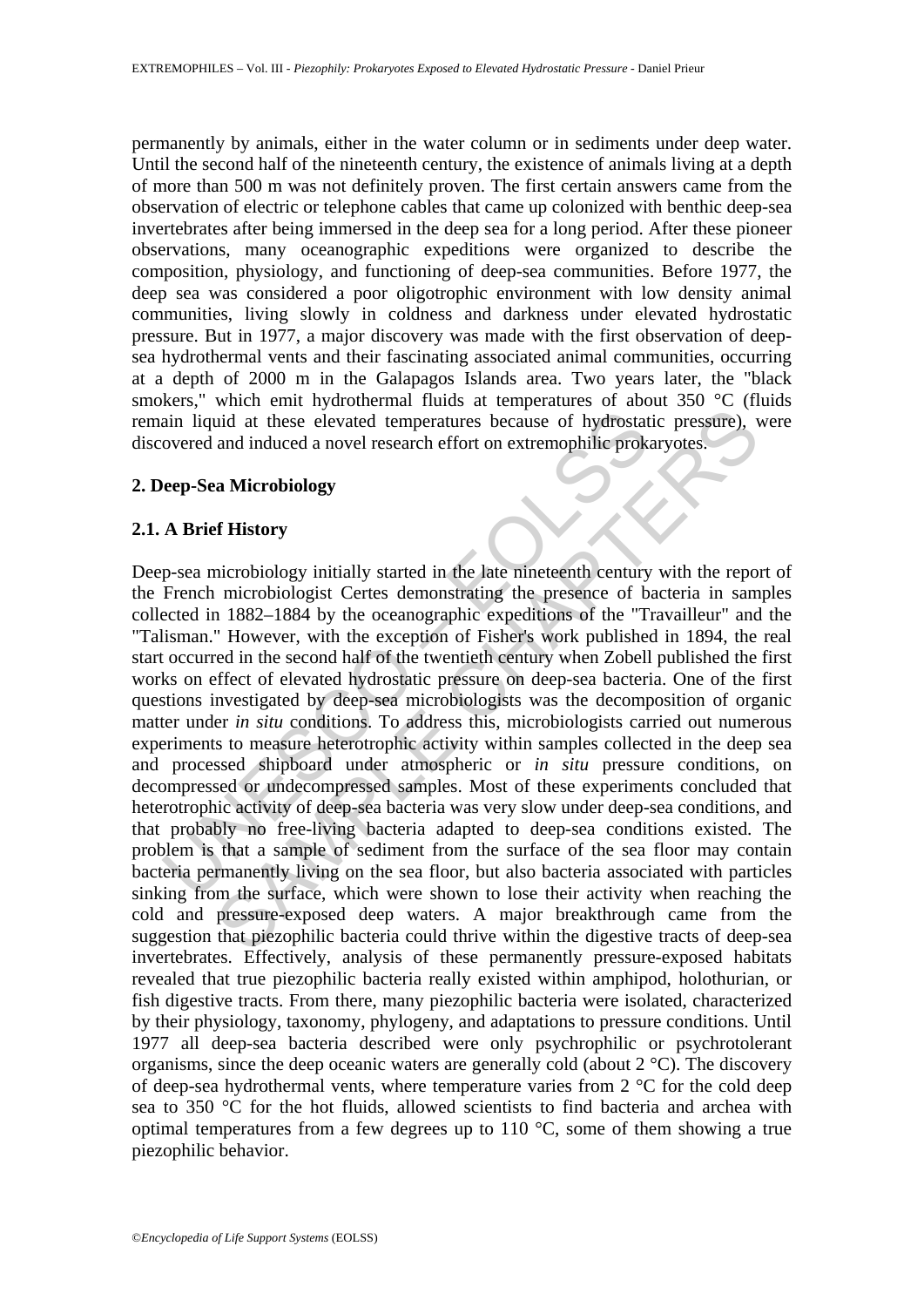## **2.2. Deep-Sea Psychrophiles**

## **2.2.1. General Features**

general feature of bacteria from cold deep seas. They also report<br>ts at 2000 m, with piezotolerant bacteria in the upper layers<br>ophilic bacteria in the deeper layers. However, optimal pre-<br>ough being an indicator of the o also en increase well and the dependent and positive and positive and positive and increase of leadertie and interesting an indicator of the original depth of a strain, does not correspond exact beging an indicator of the The most significant research effort on piezophilic bacteria was carried out by Yayanos and his group since 1978. Although it was recently suggested that the term piezophile was more correct, the term barophile is still used very often for bacteria that grow better under hydrostatic pressure or require hydrostatic pressure for growth. The most remarkable result of these investigations is the isolation of strain MT 41 from a decomposing amphipod captured at a depth of 10476 m. This organism was the first obligate piezophile, growing optimally at 2 °C and 69 MPa, with a doubling time of 25 hours, but unable to grow under pressures below 38 MPa. From the study of a set of strains isolated from various depths, Yayanos and coworkers concluded that piezophily is a general feature of bacteria from cold deep seas. They also reported that a threshold exists at 2000 m, with piezotolerant bacteria in the upper layers and increasingly piezophilic bacteria in the deeper layers. However, optimal pressure for growth, although being an indicator of the original depth of a strain, does not correspond exactly to the capture depth. More precisely, optimal pressure for growth at  $2 \text{ }^{\circ}C$  of a strain isolated from a sample collected, for instance, at 5000 m is not 50 MPa as expected, but rather 30 or 35 MPa. A qualification of the statement that piezophily is a general feature is that this feature was originally found only for heterotrophic psychrophiles, isolated from nutrient-rich environments (digestive tracts). Demonstration of piezophily for oligotrophs was recently obtained, but reports of piezophilic chemolithoautotrophs are still required to definitely establish that piezophily is an essential feature of deep-sea bacteria.

## **2.2.2. Adaptations to Elevated Hydrostatic Pressure**

The availability of piezophilic deep-sea bacteria in pure culture under laboratory conditions allowed for many experiments investigating how they are adapted to elevated pressure conditions. The activity of various extracellular enzymes from piezophilic bacteria was studied under atmospheric and *in situ* pressure conditions by several authors, but the data obtained did not clearly demonstrate piezophilic activities. For instance, in the case of chitinase, it was reported that chitinase synthesis was inhibited by high pressure (40 MPa), and that chitinase activity measured on cell extracts was rather piezotolerant. However, data obtained on enzymatic activities appeared rather different when performed with whole cells, using a modified commercially available API ZYME assay kit, which allows the detection and approximate quantification of 19 enzymatic activities. Experiments carried out with 10 facultative piezophilic strains showed that nine of them had their phenotype modified (activity was detected under pressure only) for at least one enzyme, particularly esterase–lipase or betagalactosidase. An explanation for these apparently contradictory observations came from the study of the molecular mechanisms involved in adaptations to elevated hydrostatic pressure. The increase of polyunsaturated fatty acid synthesis, demonstrated for several strains, or the expression under pressure of a porine-like protein, for a facultative piezophile, clearly indicate the major role of the membrane in the response of a bacterial cell to hydrostatic pressure. This may explain why the enzymatic activity data obtained with whole cells favor piezophily more than those obtained with cell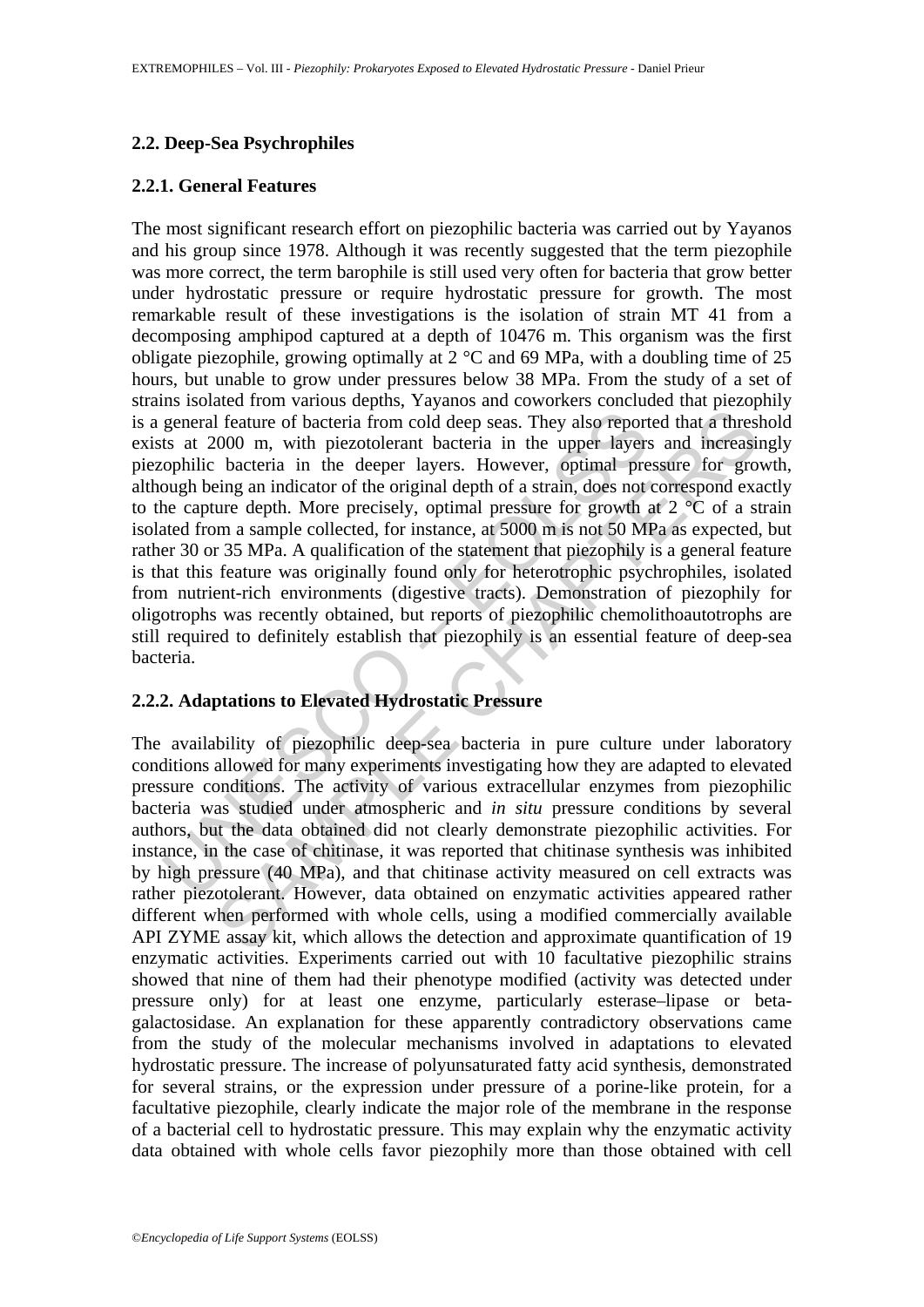extracts or purified enzymes. In 1989, genes involved in this adaptation were cloned and sequenced, and some appear to be organized within pressure-regulated operons. These features have been particularly found for a subbranch of the genus *Shewanella* within the gamma sub-class of Proteobacteria, called the "Shewanella barophile branch." Moreover, since demonstration of piezophily is difficult for deep-sea chemoautotrophic organisms that certainly have a very slow growth rate, utilization of molecular methods based on detection of genes involved in pressure adaptations may allow proof of the ubiquity of barophily.

## **2.3. Deep-Sea Hydrothermal Vents**

water penetrates though cracks on the seafloor and approaches the<br>re it is heated. There, seawater leaches the surrounding basalts and<br>y metals and various substances such as hydrogen, hydrogen sul<br>hot fluid then rises bec Show the solution of the solution of the solution of the solution control and the search of the search and variable then rises because of its low density, reaches the search of the magna channel heated. There, seawater lea Deep-sea hydrothermal vents are a direct consequence of plate tectonics. Oceanic plates are demarcated by oceanic ridges, with a total length of 60 000 km. In these areas, seawater penetrates though cracks on the seafloor and approaches the magma chamber, where it is heated. There, seawater leaches the surrounding basalts and is enriched with heavy metals and various substances such as hydrogen, hydrogen sulfide, and methane. The hot fluid then rises because of its low density, reaches the seafloor, and vents out at temperatures of up to 350 °C. Vent temperature depends on the mixing of hot fluid coming up with cold water coming down. If mixture occurs, fluids vent out at temperatures from 10 to 40 °C. These areas are colonized by vent animal communities that depend on symbiotic chemolithoautotrophic bacteria for their food. If mixture does not occur, hot, acidic, anoxic fluids vent out at very high temperatures. When discharged into cold oxygenated deep-sea waters, minerals contained in the fluid precipitate. The result of this precipitation is the construction of spectacular mineral structures made mostly of calcium sulfate and polymetallic sulfides, from which the particle-rich fluids vent out; these are called hydrothermal chimneys or black smokers. After the discovery of hydrothermal vents in 1977 in the Galapagos area, and black smokers in 1979 on the East Pacific Rise, hydrothermal vents were explored in many places in the eastern and southwestern Pacific and on the mid-Atlantic Ridge, at depths ranging from 800 to 3500 m. Microbiology studies on deep-sea hydrothermal vents mostly dealt with invertebrate-associated symbionts, and thermophilic or hyperthermophilic organisms. Although mesophilic habitats exist, only a few organisms were characterized, and very few studied for their response to hydrostatic pressure.



#### **Bibliography**

- - -

Bartlett D., Wright M., Yayanos A.A., and Silverman M. (1989). Isolation of a gene regulated by hydrostatic pressure. *Nature* **342**, 572–574. [This article presents the first evidence for a gene-level response of a deep-sea bacterium to high hydrostatic pressure.]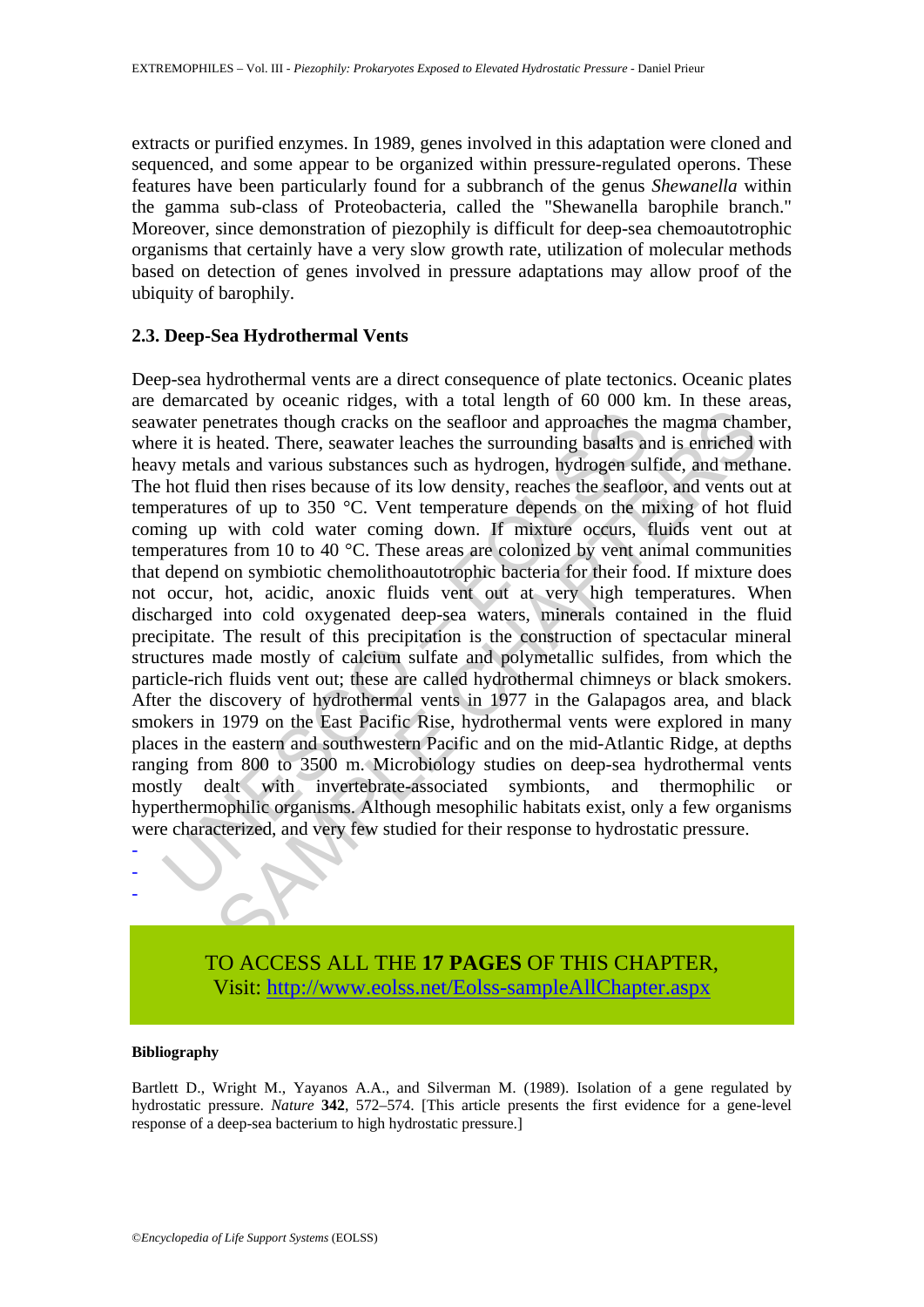Beatty J.K., Petersen C.C., and Chaikin A. (eds.) (1999). *The New Solar System*, 4th edition, 421 pp. Cambridge, UK: Cambridge University Press. [This book gives a mass of updated information about our Solar System.]

DeLong E.F. and Yayanos A.A. (1985). Adaptation of the membrane lipids of a deep-sea bacterium to changes in hydrostatic pressure. *Science* **2228**, 1101–1103. [This paper demonstrates that hydrostatic pressure affects the membrane of bacterial cells and induces a modification of lipid composition.]

Deming J.W. and Baross J.A. (1993). Deep-sea smokers: windows to a subsurface biosphere. *Cosmochimica Geochimica Acta* **57**, 3219–3229. [This article hypothesized that, because optimal pressure for growth of several hyperthermophiles are above pressures existing at capture depths, they may come from below the sea floor, where an oceanic subsurface biosphere could exist.]

Kato C., Smorawinska M., Sato T., and Horikoshi K. (1996). Analysis of a pressure-regulated operon from the barophilic bacterium strain DB6705. *Bioscience, Biotechnology, and Biochemistry* **60**, 166–168. [This paper demonstrates that pressure-regulated operon exists for deep-sea barophilic bacteria.]

Li L., Kato C., and Horikoshi K. (1999). Bacterial diversity in deep-sea sediments from different depths. *Biodiversity and Conservation* **8**, 659–677. [A molecular approach to bacterial diversity in the deep sea.]

Magot M., Ollivier B., and Patel B.K.C. (2000). Microbiology of petroleum reservoirs. *Antonie van Leeuwenhoek* **77**, 103–116. [This is a recent review of the knowledge on microbial communities from both continental and marine oil fields.]

paper aemonstrates that pressure-regulated operon exists for deep-sea barophin,<br>
Kato C., and Horikoshi K. (1999). Bacterial diversity in deep-sea sediments<br> *iversity and Conservation* 8, 659–677. [A molecular approach to emonstrates that pressure-regulated operon exists for deep-sea barophilic bacteria.]<br>
2., and Horikoshi K. (1999). Bacterial diversity in deep-sea sediments from different de-<br>
and Conservation 8, 659-677. [A molecular app Marteinsson V.T., Birrien J.L., Reysenbach A.L., Vernet M., Marie D., Gambacorta A., Messenr P., Sleytr U.W., and Prieur, D. (1999). *Thermococcus barophilus* sp. Nov., a new barophilic archaeon isolated under high hydrostatic pressure from a deep-sea hydrothermal vent. *International Journal of Systematic Bacteriology* **49**, 351–359. [This article reports on a novel deep-sea hydrothermal vent hyperthermophile isolated under high temperature and elevated hydrostatic pressure with a real barophilic behavior.]

Marteinsson V.T., Moulin P., Birrien L.L., Gambacorta A., Vernet M., and Prieur D. (1997). Physiological responses to stress conditions and barophilic behaviour of the hyperthermophilic vent Archaeon *Pyrococcus abyssi*. *Applied Environmental Microbiology.* **63**, 1230–1236. [This article presents the responses of a deep-sea vent hyperthermophile to different stresses, particularly the up-shifts of optimal and maximal temperatures for growth when the organism is grown under elevated hydrostatic pressure.]

Parkes R.J., Cragg B.A., and Wellsbury P. (2000). Recent studies on bacterial populations and processes in subseafloor sediments: a review. *Hydrogeology Journal* **8**, 11–28. [This review paper summarizes results obtained from extensive studies of bacterial populations from deep marine sediments collected from 14 ODP (Ocean Drilling Project) sites in the Pacific and Atlantic Oceans and the Mediterranean Sea, which clearly established the existence of large and viable bacterial populations in deep marine sediments.]

Pedersen K. (1999). Evidence for a hydrogen-driven, intraterrestrial biosphere in deep granitic rock aquifers. *Proceedings of the 8th International Symposium on Microbial Ecology* (Atlantic Canada Society for Microbial Ecology, Halifax, Canada, 1999), (eds. C.R. Bell, M. Brylinsky, and P. Johnson-Green). [This article describes some features of microbial communities living in deep rock aquifers, with an emphasis on molecular hydrogen as energy source.]

Pedersen K. (2000). Exploration of deep intraterrestrial microbial life: current perspectives. *FEMS Microbiology Letters* **185**, 9–16. [This review summarizes most of the existing recent data on Earth's deep biosphere.]

Prieur D. (1992). Physiology and biotechnological potential of deep-sea bacteria. *Molecular Biology and Biotechnology of Extremophiles* (eds. R.A. Herbert and R.J. Sharp), pp. 163–197. Glasgow and London: